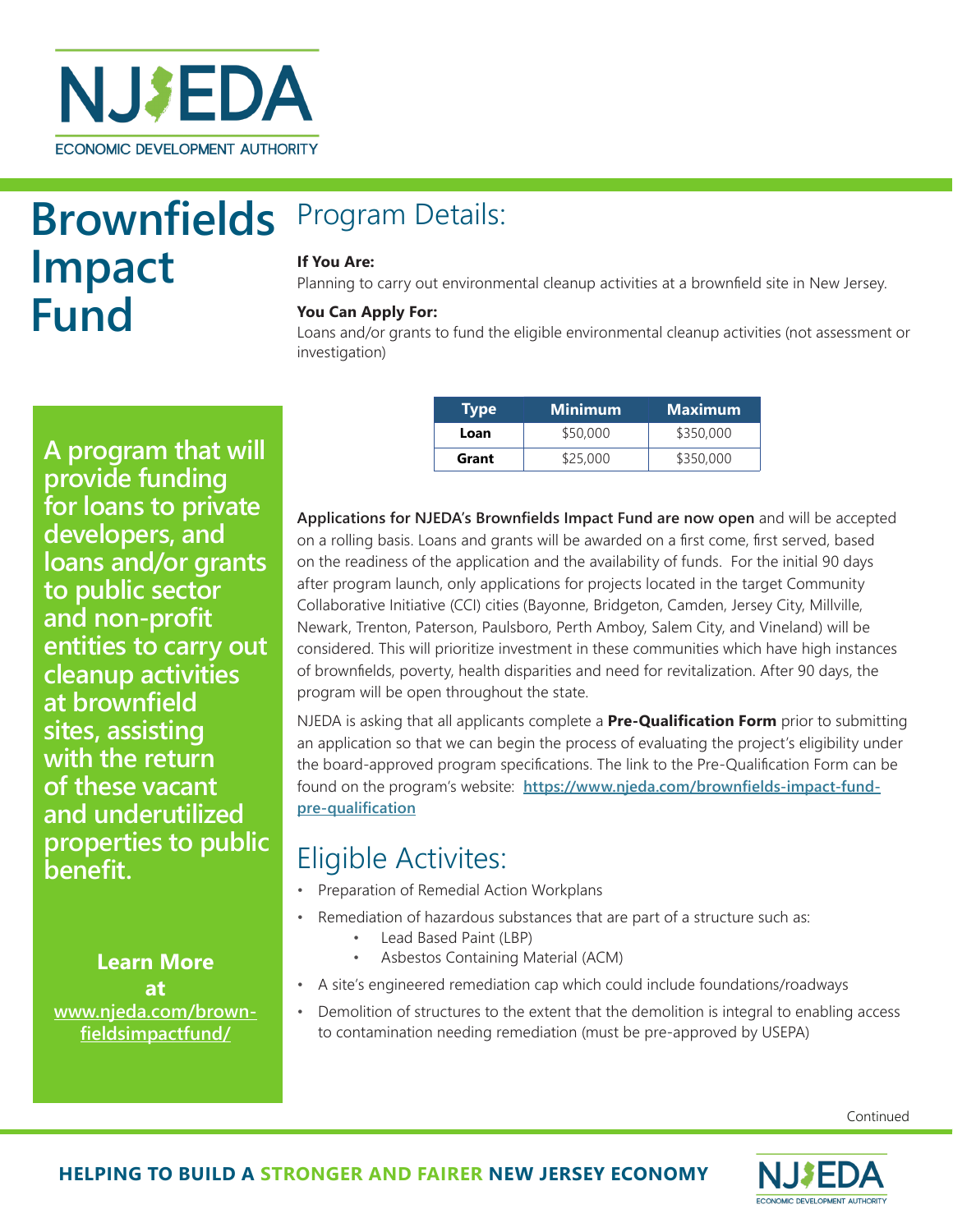

#### **Eligible Activties (Continued)**

- Actions necessary to cleanup the release or mitigate the threatened release of hazardous materials such as:
	- Provide fences, warning signs or other site control precautions
	- Drainage controls
	- Capping of contaminated soils
	- Excavation, consolidation, or removal of highly contaminated soils
	- Removal of containers that may contain hazardous substances
	- Use of chemicals to retard the spread of hazardous substances
	- Containment, treatment, disposal, or incineration of hazardous materials
	- Purchase of environmental insurance
- Site monitoring, including sampling and analysis, required during the cleanup process
- Monitoring and data collection which are required as a component of the cleanup action (including payment of the annual NJDEP remediation permit fees, if approved by USEPA)
- Installation of engineering and/or institutional controls to fulfill cleanup requirements

\*Other uses may be considered upon request from borrower/grantee, and approval by USEPA.

## Eligibility Guidelines:

#### **Loan Eligible Applicants:**

- Nonprofit organizations exempt from taxation under Section 501(c)(3) of the Internal Revenue Code, and other nonprofit organization as defined at 2 CFR § 200.70 (including Institutes of Higher Education, but excluding 501 (c)4);
- Units of local government (including County, Regional, and quasi-governmental entities);
- For profit organizations.

#### **Grant Eligible Applicants:**

- Nonprofit organizations exempt from taxation under Section 501(c)(3) of the Internal Revenue Code, and other nonprofit organization as defined at 2 CFR § 200.70 (including Institutes of Higher Education, but excluding 501 (c)4);
- Units of local government (including County, Regional, and quasi-governmental entities).

## Site Control Requirements:

Potential brownfield site purchasers and current brownfield site owners (including local government redevelopers) are eligible as follows:

**For loans,** borrowers must be able to demonstrate site control or a path to site control of a brownfield property.

**For grants,** grantees must own the brownfield property at the time of the application and award of grant as well as must retain ownership of the site throughout the period of performance of the grant and must consult with NJEDA and EPA Project Officer prior to transferring title or otherwise conveying the real property compromising the site.

For the purposes of this program, the term "owns" means fee simple title unless NJEDA and USEPA approve a different ownership arrangement.

Continued